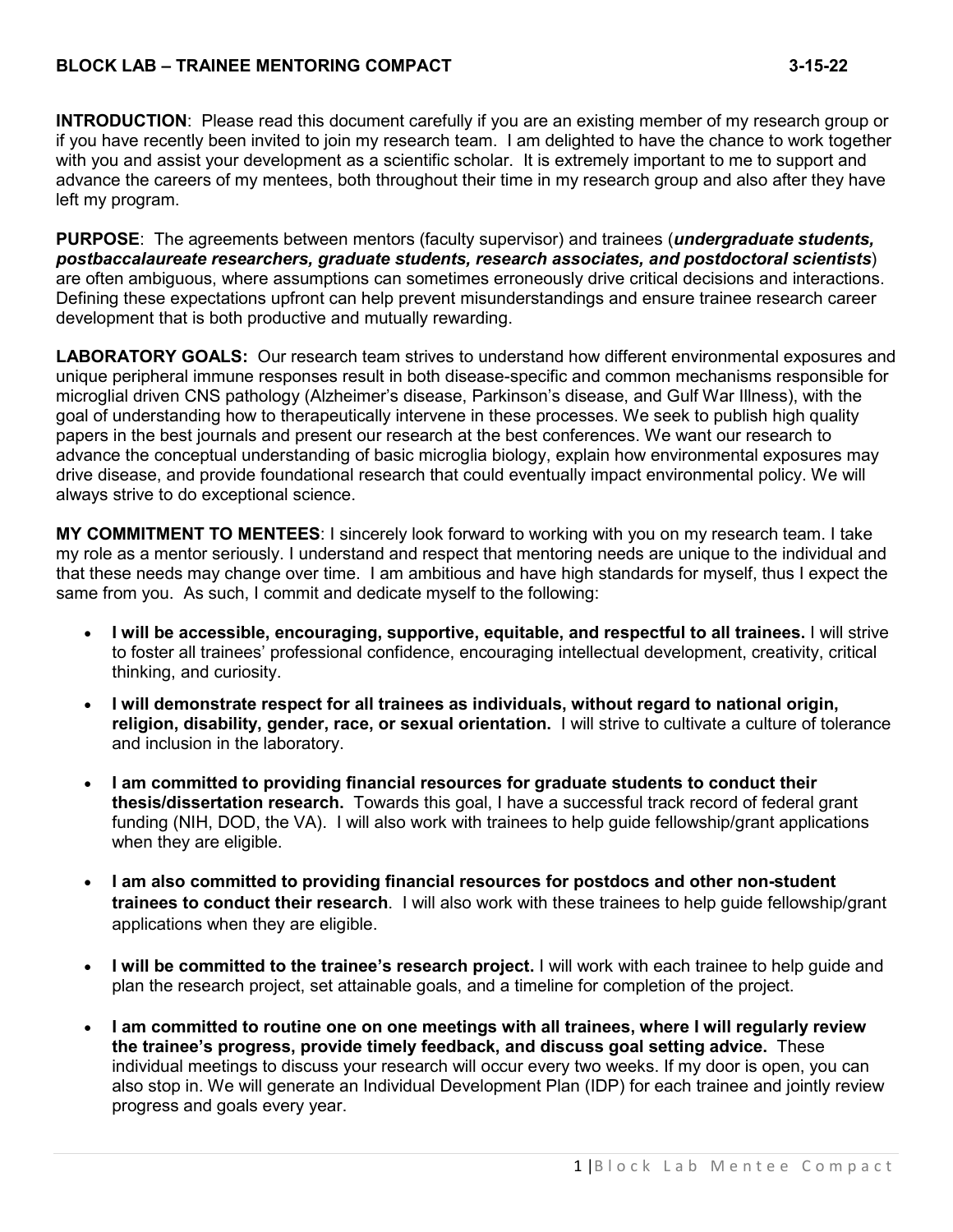- **If I am concerned about your research progress, I will be transparent and directly address this**  with you. If I notice a pattern of poor research productivity or time management, I will address these in a timely manner through a one-on-one conversation. We can jointly plan for how to get back on track. You aren't alone, you have my support, and this feedback is an important part of that support.
- **I will promote the acquisition of professional skills needed for a successful career for the trainee.** These skills include, but are not limited to, oral and written communication, grant writing, management and leadership, collaborative research, responsible conduct of research, teaching, and mentoring. I will encourage trainees to seek opportunities to develop skills in these areas outside the lab as well. While supported opportunities may include non-traditional career choices, while in the laboratory, a trainee's research responsibilities will also always need maintained due to the federal research support for the trainees.
- **I am dedicated to creating a safe environment in which trainees can discuss and explore career opportunities/paths consistent with their skills, values, and interests.** I will be supportive of trainee career path choices. I will be accessible to give advice, feedback, and guidance/networking opportunities to help prepare for trainee career goals. I will provide letters of recommendation for the trainee's next phase of professional development and after they leave the lab.
- **I will encourage trainees to seek input from multiple mentors.** I will help guide trainees in finding appropriate external mentors. I will introduce trainees to colleagues and members in the field at conferences for networking. A team of individuals (a village) is necessary to help provide feedback and expertise for a trainee's career. These external mentors will be your network as you move forward in a scientific career. However, it is up to the mentee to cultivate these relationships.
- **If a postdoc trainee seeks an academic position, I will work with this trainee to define an independent project to take with them.**

# **TIME CONSTRAINTS AND GENERAL INFORMATION ABOUT ME**

- As a senior professor, I have many other responsibilities that require my time, including various obligations for teaching, scholarship, and service. Setting up an appointment will always help you secure my time.
- I may be slow to respond to emails on the weekend/late at night or be unable to provide last minute feedback/assistance without sufficient prior notification. Deadlines and appointments will always help you secure my time. While I will always try to respond when I can, please call if there is an emergency.
- I am able to provide the best feedback when trainees organize data and presentations before meeting with me. This is why it is required to bring the "project binder" to one on one meetings and the list describing what you did and what you plan to do is also required for our individual meetings. If my door is open, even partially, it is OK to come in and ask questions. I am here to help. Providing a frame of reference for the questions needing addressed as a "walk in" will drastically increase the likelihood I can provide helpful information.
- I love to discuss science with my trainees and bounce ideas around. While we don't want to waste time troubleshooting an unnecessary change in an already working protocol, I am open to taking a different approach to achieve a goal if you are able to effectively communicate why the other one doesn't work and your approach is better. Scientific disagreements and even being incorrect are a normal part of both learning and researching something interesting; you can tell me if you think I am wrong. As scholars, our goal is always respect, the correct answer, and the best way to address a question.
- I like to celebrate lab successes by taking the group out to lunch or dinner together, which may sometimes be at my house. Your first, first author publication in the lab is typically commemorated with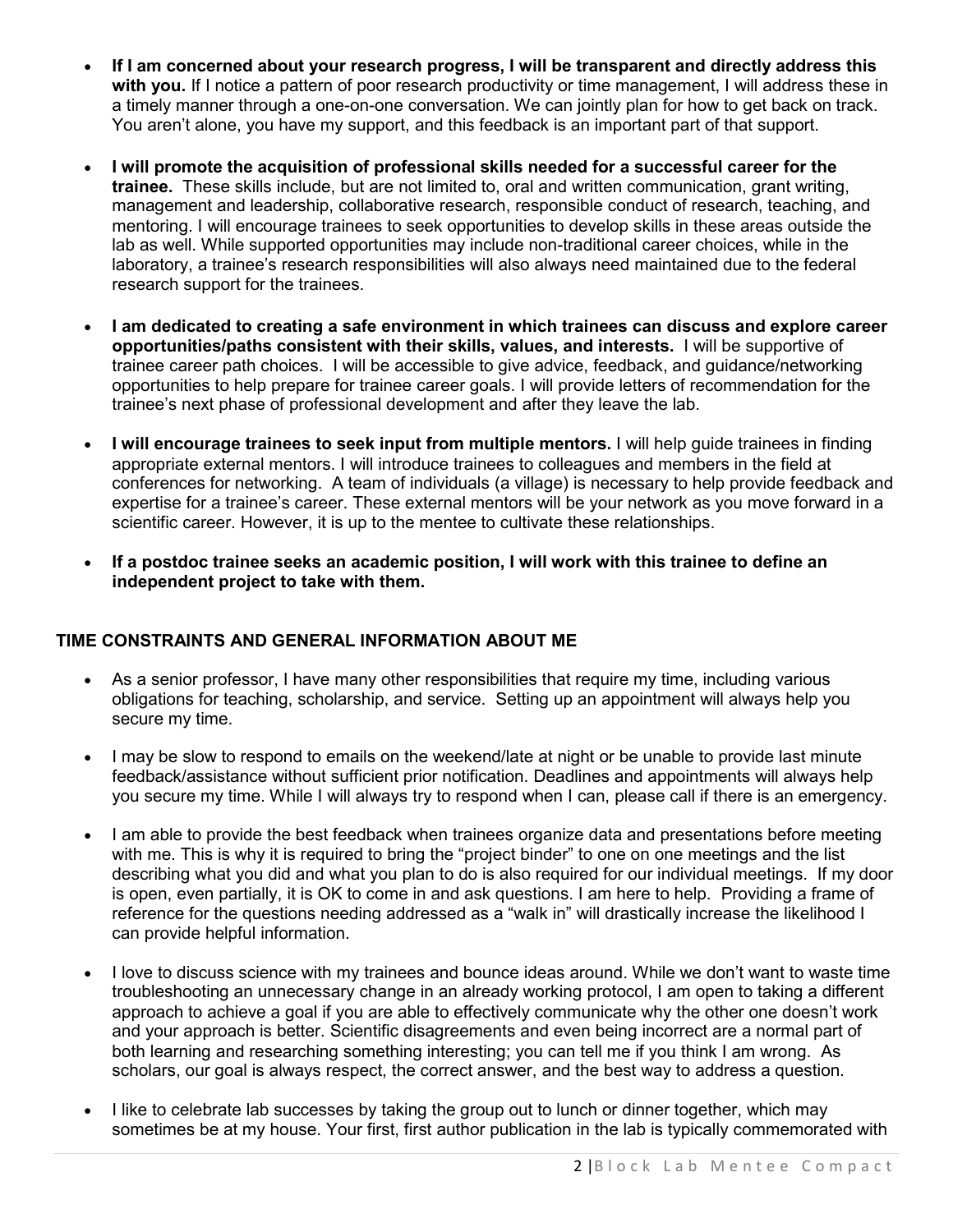a giant coffee mug with the top of the journal article on it. We also typically have a yearly Halloween party at my house.

## **TRAINEE RESPONSIBILITES AND LAB POLICIES:** I expect trainees in the lab to:

#### *Time management, Organization, & Work Ethic*

- **Acknowledge that you have the primary responsibility for successfully completing your degree (ex. Graduate student) and performing the necessary research to successfully attain your career goals (all trainees).** For students, this includes a commitment to the lab and coursework. Other trainees are responsible for driving their own progress to their career goals, typically with research in the lab. All trainees are expected to maintain a high level of motivation, professionalism, ethical standards, engagement, and scientific curiosity.
- **Graduate students will work with me and the program to select a thesis/advisory committee.** Ultimately, your committee is your choice, but use all resources you have to help you decide.Graduate students will commit to meeting every 6 months with their thesis/research committee to discuss research/degree progress and be responsive to feedback and constructive criticism from these meetings.
- **Ensure that you are prepared to meet with me during our bi-monthly meetings (2x month).** Bring your laboratory notebook with you to our meeting. Prepare presentations and questions ahead of time. Bring your project binder to our meeting. Bring your list of past accomplishments/problems and future plans to explain any new ideas or problems you need assistance with. This is YOUR time to drive your project, ask for help, and brainstorm with me- the better organized you are, the more helpful this time is. Given that I have many responsibilities and help manage multiple projects, providing a refresher as to where we left off with the project to frame the meeting will be helpful.
- **Try to figure out answers on your own before approaching me.** Resourceful trainees will come up with potential experimental designs and approaches to ask me about before our meeting. If you have tried and need help, I am here to help.
- **Be knowledgeable about the policies, deadlines, requirements of the lab, SNRI, the graduate program (if applicable), school, department, and university.** Graduate students must comply with the policies of their graduate program. For all trainees, you must follow rules related to the lab such as: IACUC, chemical safety, DEA requirements, immunocompromised mouse protocols, and biosafety. You should read and comply with the lab's most recent approved version of the IRB and IACUC protocols. Follow all SNRI rules.
- **Be around the laboratory during general working hours.** I expect that trainees are committed to the lab and *in general* are around (except during class/seminar and etc.) during general 9-5 PM working hours. Be cognizant of wasting time. Taking breaks during the day is important, but if you are not disciplined and multitasking, it can take you 60 hours to complete what a disciplined trainee can in 35- 40 hours. I expect that people are actively working ~ 40h per week (reading/writing, etc is part of this). Sometimes it is necessary to put in extra time to meet deadlines. Also, trainees may sometimes need to come in to the lab move experiments along on rare occasions in the evening or possibly during the weekend. However, it really should go without saying that planning 24H shifts is unacceptable. There are also rare occasions that lab members may ask to write at home (including myself) or practice for a talk at home, which occurs with prior agreement and defined goals. Physically being in the lab is important, as daily scientific interactions with lab members are critical for trainee career development, along with the ability to move projects forward in the lab doing experiments.
- **Strive to meet deadlines and manage your progress.** Multitasking isn't innate and you will need to plan your work to be successful. Plan for the entire week ahead of time.Make a list of critical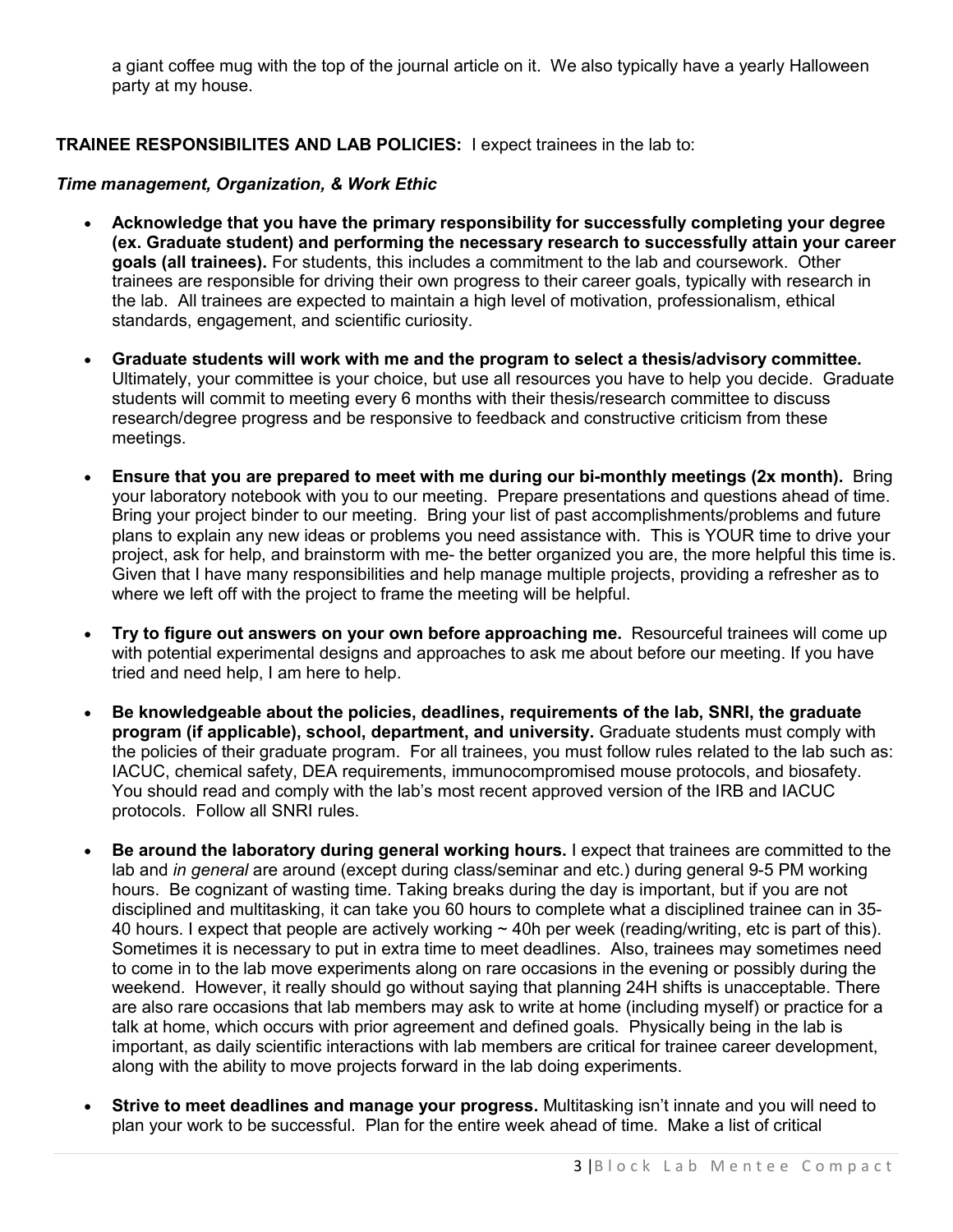experiments that need done each week and allot time for them. Leave time to trouble shoot and for mistakes. Keep a running list of smaller experiments/tasks to do as well, tasks that you can do during incubation times/etc. Multi-task while you are in the lab to maximize your research output. I also recommend physically checking necessary reagents for the work week well ahead of time and securing them to make certain that someone else doesn't get to them first and leave you empty handed.

- **As a postdoc trainee, work to make the transition from trainee to expert**. As a postdoc, you are expected to be a leader in the lab. This means you should be a primary intellectual driver of your own project and point of contact for junior scientists in the lab.
- **Share common laboratory responsibilities and use resources carefully and frugally.** Our lab has a chore list and an ordering list that each individual is responsible for.
- **Work with me to disseminate all relevant research results in a timely manner.** Don't sit on your data: data analysis must be done in a timely fashion. We don't want to do another experiment without knowing the answer to the first study. Know that the key to good writing is revision, where in writing, the fear of not being perfect is the enemy of done. Start writing and dedicate time to it each day. If you need tips to get over writing blocks, I have several!
- **Notify me in advance of any planned absences when possible and apprise me of any unexpected absences due to illness or other issues.** It is lab policy that I need to receive email notice a minimum of two weeks before a planned absence of 1 week or less and as soon as possible for an illness. When an absence of greater than a week is planned, at least a months' notice is necessary.
- **Acknowledge that original notebooks, digital files, and tangible research materials belong to the institution and will remain in the lab when your training is complete and you leave the lab, so that other individuals can reproduce and carry on related research, in accordance with institutional policy.** Only with the explicit approval from the trainee's research mentor and in accordance with institutional policy may a trainee make copies of notebooks and/or digital files and have access to tangible research materials, including those the trainee helped generate.
- **Plan a good work-life balance: it is important.** Work smart, don't work yourself to death. Take time for your physical and mental well-being. Do at least 1 thing unrelated to lab that is something you enjoy each day. Don't work seven days a week; you will burn out, be unhappy, and be less creative. If you are disciplined and focused, you can do exceptional research and have a good work-life balance.

*Vacation Time (Play Hard)*: *Take vacations and breaks*. Aside from university holidays, each person is given vacation time. Let our lab manager know when you are planning on going on vacation so he can put it in the calendar. Lab members must also give me notice by emailing me ahead of time if you are going to be absent from the lab. I need to know at least two weeks in advance of a one-week vacation, and longer if you plan on taking a longer break. *You are responsible for organizing the care of your experiments and responsibilities while you are out.* None of us get summers off or spring break off (instead, this will be part of your vacation allotment). Also, most lab members take off Christmas through to New Year's Eve, which is vacation time.

### *Research Presentation Meetings*

• **Attend and actively participate in group lab meeting.** Lab meeting occurs weekly (every Monday). Be prepared for each meeting. Be engaged and ask scientific questions. If you are presenting, have your slides organized and practice ahead of time.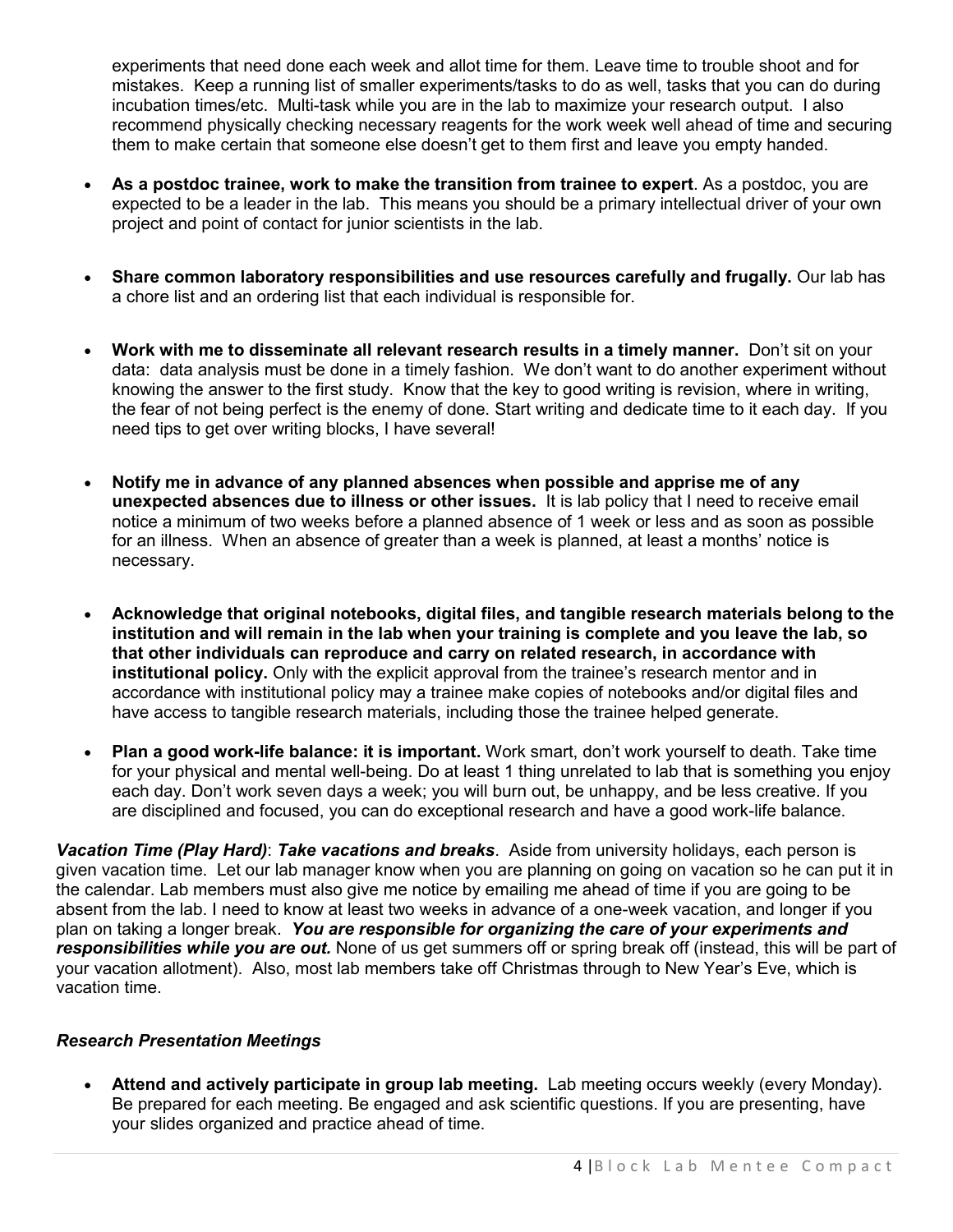- **Attend the Stark Seminar, Thursdays at noon.**
- **Pharmacology & Toxicology Students/Trainees must attend the departmental seminar.**
- **Attend the monthly neurodegeneration group lab meeting.**
- **Attend the monthly neurodegeneration journal club.**
- **Attend PharmTox Student Presentations.**

### *Scientific Recordkeeping and Lab Notebooks*

- We keep data on the backed-up server and each student will be assigned a main folder with private access. Data must be copied off local machines in a timely fashion.
- Large datasets (genomics, sc-RNAseq, proteomics, Nanostring) will be stored on our lab server space.
- We organize our research data in hardback laboratory notebooks. You must follow the lab notebook policy. I will evaluate your lab notebook twice a year to make sure it is organized properly. I will work with you if you need guidance.
- We have a lab data integrity policy that you must sign and you must follow it. I am a stickler for data integrity, this is one cornerstone of reproducible research. I find it difficult to work with individuals who do not have their data organized and have difficulty providing it on request.

## *Data Analyses*

- I expect bar charts and other charts to include raw data points.
- Any statistical analyses presented on a slide/figure should be accompanied with a description of n, statistical test, etc.
- If you are unsure of how to analyze your data, first try to figure out what you think the best approach is. Then contact me with your rationale and questions.
- To help troubleshooting, bring the data to meetings, not just the finalized figures for review.

## *Professional Interactions*

- I expect you to treat other scientists with respect and use professional e-mails.
- If you are taking the lead on communicating with other groups outside of the lab for a research project, I expect to set up the initial collaboration. I expect to be 'ccd on important e-mails. We should discuss ahead of time what constitutes an important communication.
- Remember that you represent the lab and that each person outside of the lab that you interact with will judge not just the lab, but your ability to serve as a good ambassador for your colleagues.

# *Good Citizenship*

- I expect you treat other lab members with respect.
- Lab members are expected to complete the assigned chores in a timely manner and alert the lab manager when you are unable to complete them. (Do not blow them off.)
- Keep common spaces clean in the lab. Keep public spaces outside of the lab in SNRI clean (ex. the ledge by the door and the break room). Remember that your behavior represents the entire lab.
- You should be respectful of, tolerant of, and work collegially with all laboratory personnel. You will be an active contributing member to all team efforts and collaborations and will respect individual contributions. As such, you will contribute to an environment that is safe, equitable, and free of harassment or exclusion.
- If you have issues with a particular lab member, think about the best way to approach the situation and try to have a conversation about your frustrations when you are calm. If you need help to manage these situations, talk to me.
- I expect you to keep your bench clean.
- If you are the last to use a common reagent, make more and report it to the lab manager if they need to order more of a common reagent, before it's gone.
- Sign up for equipment use and treat equipment with care.
- Put in orders to the lab manager before the last box is opened.